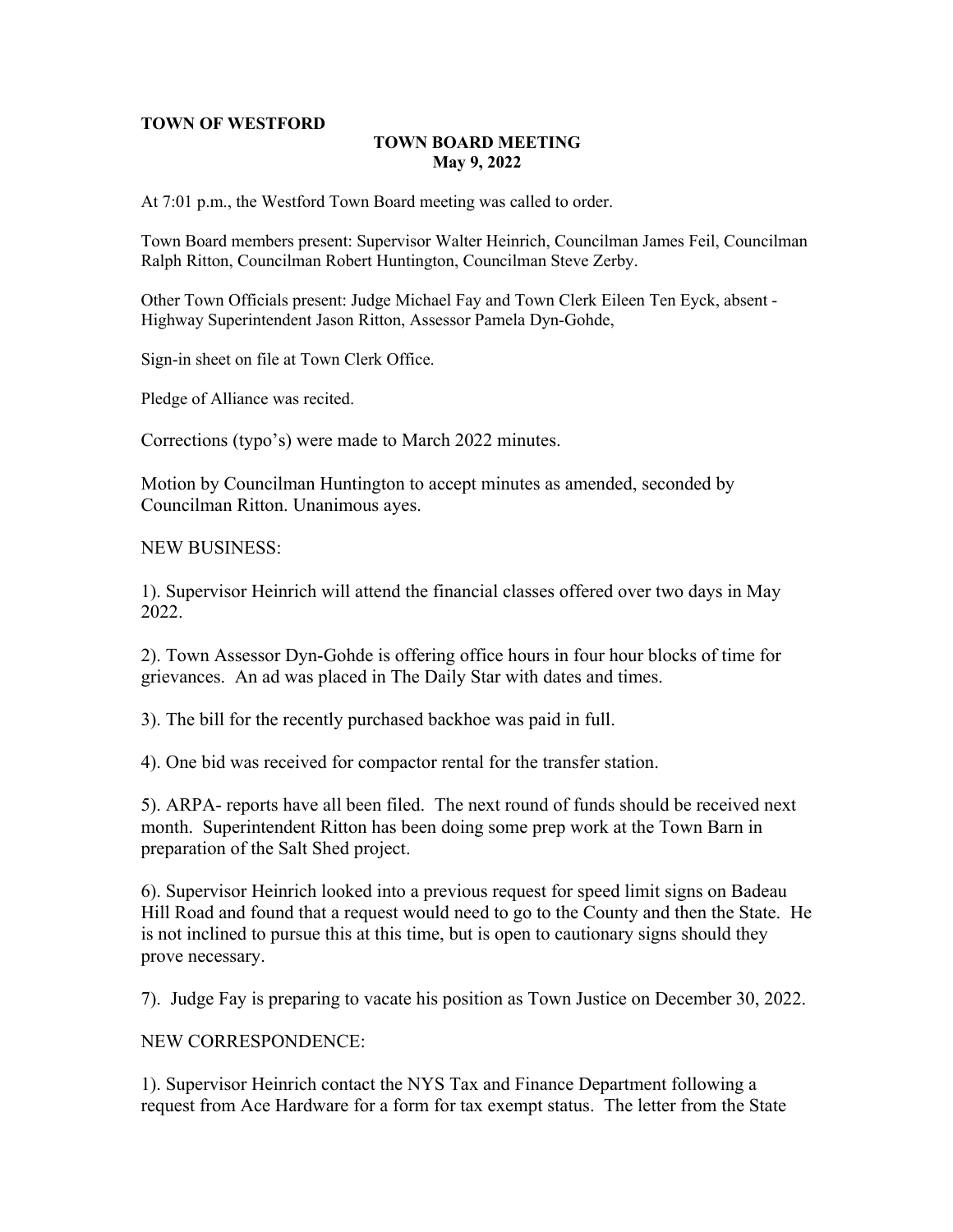indicated that we are a government entity and do not need to provide a form in order to receive the exemption.

2). A check for 283.43 from Auto Crushers was received and deposited.

3). Town Assessor provided a print out of increases for the Board of Assessments.

## COMMITTEES:

Cemetery: No new report

Fire Department: No new report. The department will resume their breakfast sandwiches this fall.

Highway: (Provided by Superintendent Ritton)

- Old Backhoe Auctions International is running 3 weeks behind. The current auction should end right before the June Board Meeting and any bids can be accepted or rejected by the members at that time.
- Chips Jason provided a breakdown of monies received and rolled over:

|              | <b>Total Balance</b> | 22-23 Apportionment Balance | <b>Cumulative Rollover Balance</b> |
|--------------|----------------------|-----------------------------|------------------------------------|
| <b>CHIPS</b> | \$202.643.49         | \$150,646.16                | \$51,997.33                        |
|              | PAVE NY \$39.773.59  | \$39,773.59                 | \$0.00                             |
| EWR          | \$86,017.55          | \$34,481.55                 | \$51,536.00                        |

The State has a new program called Pave Our Potholes, but have not provided any dollar amounts.

- Paving- The Highway Department is scheduled to pave the first week in June. They will be paving All Road, part of Badeau and Williams roads. They have had to cut back on some paving projects due to rising costs.
- Cold Patch has been made and they are filling in potholes now and will be grader patching bad spots as the weather starts to cooperate.
- Honing dirt roads will begin soon.
- There are still no applicants for the open position at the Highway Department. Current employees are working hard to meet the needs of the community.

# OTHER:

Someone dumped off furniture at the Transfer Station. This will be addressed by the Town Supervisor. Councilman Ritton suggested new signs being made specifying what will and will not be accepted.

There were some questions regarding disposal of waste oil which Supervisor Heinrich will check into.